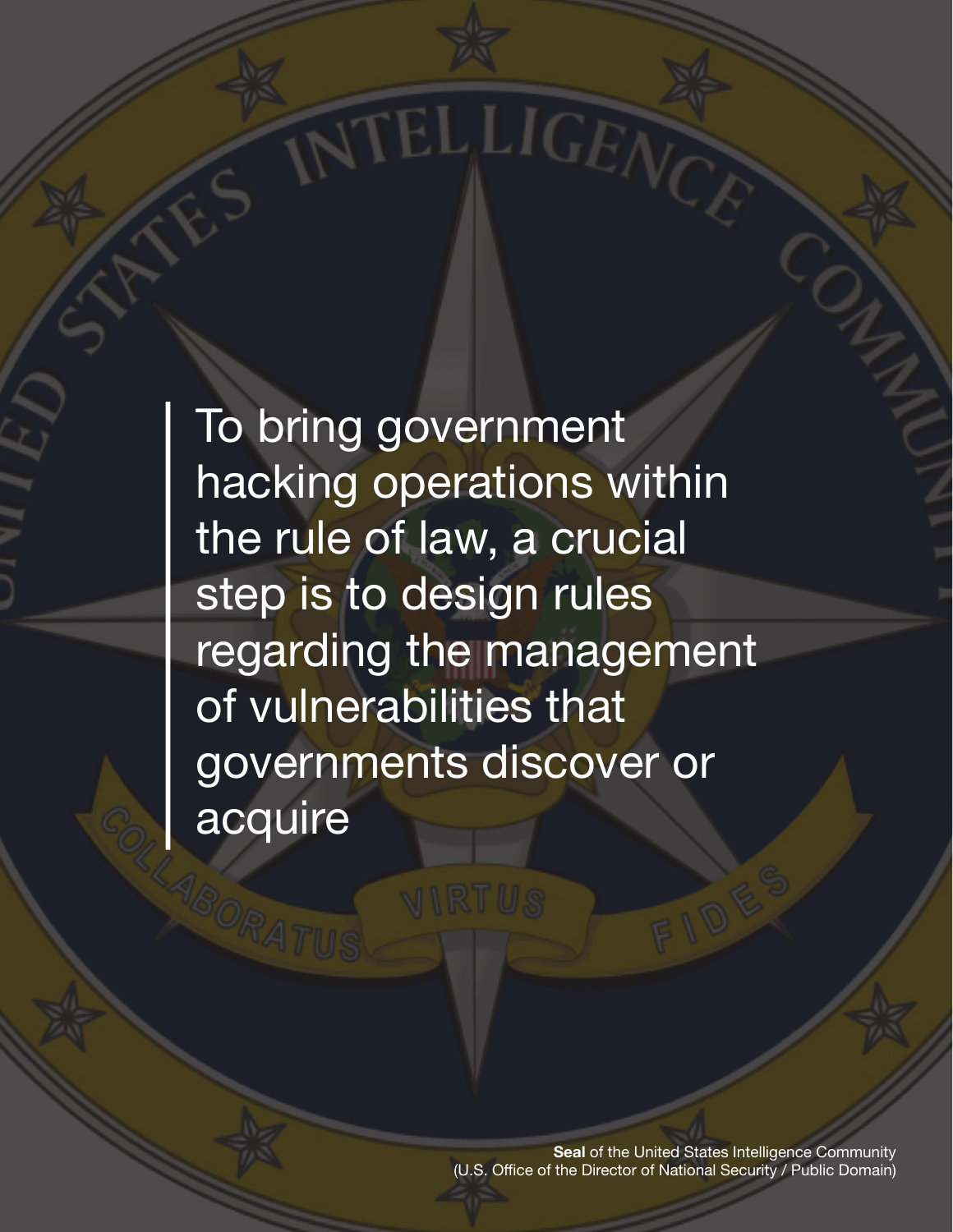## The Need for Countries to Establish Robust and Transparent Vulnerabilities Equities Processes

## Sharon Bradford Franklin

In 2017, leaders of the U.S. Intelligence Community warned that "more than 30 nations are developing offensive cyberattack capabilities."<sup>1</sup> This means that more than 30 countries may be conducting hacking operations as a method for surveillance, disruption, or destruction. Unregulated cyber surveillance and cyberattacks by government actors can pose risks not only to a government's foreign adversaries, but also to its own citizens. Thus, as the United States and other nations work to enhance their own ofensive cyber capabilities, as well as to develop strategies to defend against potential attacks, it is critical that these countries establish legal regimes to govern such conduct in cyberspace. Although Germany has established a legal framework to regulate government hacking activities, $^2$  few countries have done  $\mathrm{so.}^3$ 

To bring government hacking operations within the rule of law, a crucial step is to design rules regarding the management of vulnerabilities that governments discover or acquire. As with other cyber actors, when governments conduct hacking operations, this frequently involves exploiting vulnerabilities in computer hardware and software systems. But these same faws can also be manipulated by a government's foreign adversaries or other malicious actors. Therefore, when countries consider their abilities to rely on hacking as an investigative tool, as well as their interests in exploiting vulnerabilities for military and intelligence operations, they must also evaluate the capacity of information and communications technology providers to repair bugs and protect the cybersecurity of all users. Determining whether to exploit a vulnerability or disclose it to a vendor for patching involves balancing a variety of diferent security concerns against each other.

Some countries have made progress in formalizing the rules for making these decisions and in publicizing these rules to promote public accountability. In November 2017, the United States released a charter governing its Vulnerabilities Equities Process (VEP), which outlines how the U.S. government weighs the various competing equities.<sup>4</sup> The charter delineates which components of the government will participate in determinations regarding whether to disclose or retain each newly discovered vulnerability, and it sets forth the criteria to be used and the process to be followed in making such assessments. One year later, the United Kingdom (UK) announced its Equities Process, which follows a similar approach.5 Most recently, in March 2019, Australia released its "Responsible Release Principles for Cyber Security Vulnerabilities,"6 and Germany is currently working to develop a VEP and is expected to make information about its process public in early 2019.<sup>7</sup> However, as described below, the VEP procedures revealed to date need further improvement,<sup>8</sup> and most of the nations with ofensive cyber capabilities have not developed—or at least have not announced—any such framework.

There are several reasons why countries should develop, formalize, and publicize VEP procedures. First, as noted above, creating a VEP is a critical step toward bringing government hacking within the rule of law. Much more work is needed, particularly in the United States, to clarify and limit the authority of government actors to engage in hacking.9 Nonetheless, clear rules for vulnerability management, transparency regarding the decision-making process, and public reporting of statistics regarding the frequency with which vulnerabilities are disclosed and retained can help hold governments accountable to their citizens. Second, as more countries develop VEP procedures, this can assist nations in cooperating to combat the threats posed by various malicious cyber actors and can help establish international norms. Widespread adoption and publication of VEP rules can facilitate information sharing among countries about common cyber threats, as the United Kingdom has recognized in its Equities Process document, noting that vulnerabilities may not be subject to formal review if they "have already been subjected to similar considerations by a partner and shared with us."<sup>10</sup> Third, governments will beneft from formalizing decision making to evaluate the security versus security tradeofs involved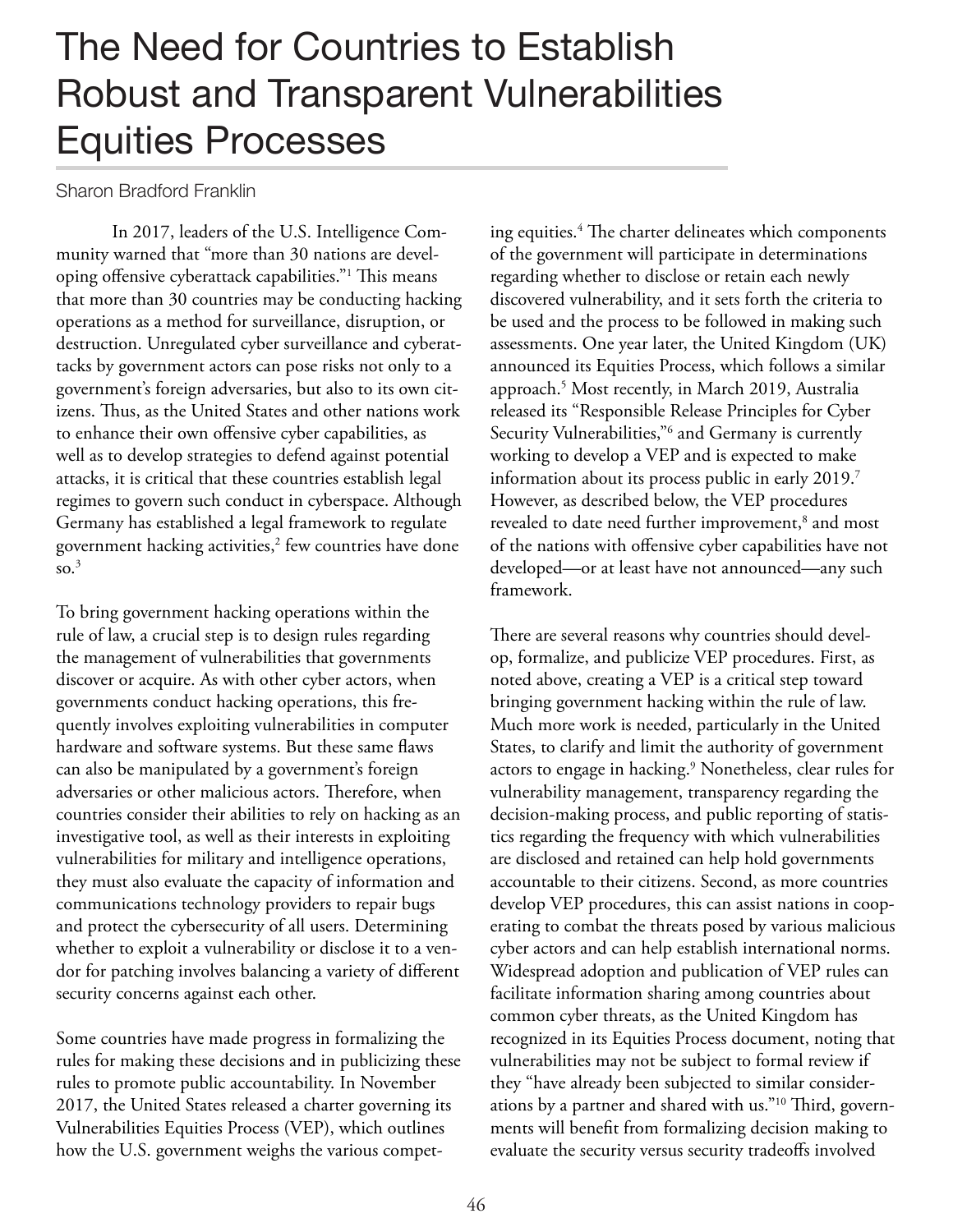in handling vulnerabilities. These are not easy decisions, and, as the "E" in "VEP" recognizes, there are many diferent "equities" to be assessed in determining when a vulnerability should be disclosed to the vendor for patching. In particular, a VEP can ensure that the interest in disclosing vulnerabilities for repair to promote the cybersecurity of all users will receive appropriate weight and that it will not be lost in the pressured and secretive environment of classifed conversations among a limited number of intelligence or military officials.

This last point is worth emphasizing as a critical role to be played by VEP procedures. Despite widespread recognition of the cybersecurity risks posed when governments stockpile vulnerabilities, $11$  there can be a natural inclination by law enforcement, intelligence, and military officials to press for retention and exploitation. To ensure a robust VEP that truly weighs all relevant equities, the decision-making process must include adequate representation from government agencies or actors that will press for disclosure and repair of vulnerabilities to promote the public's cybersecurity. For example, the U.S. VEP review board includes the Department of Commerce and the National Cybersecurity Communications and Integration Center, both of which can provide a perspective focused on protecting digital security for all users. Because diferent nations vary in the structure of their cyber-related operations, VEP procedures should be tailored to individual countries to provide for such representation. The procedures should also ensure that the voices counseling in favor of disclosure and repair will not be regularly drowned out by those urging retention and exploitation.

Although the structure of VEP review boards will likely vary from country to country, there are some critical elements that should be included in any VEP, and the U.S. VEP, the UK Equities Process, and the Australian

Responsible Release Principles share certain important features. All three documents explicitly start from the premise that, in most cases, disclosing a vulnerability for repair is in the country's national interest. Promptly disclosing a newly discovered vulnerability to the manufacturer allows companies to develop patches and protect the cybersecurity of all users. As the Australian Responsible Release Principles state: "Our starting position is simple: when we find a weakness, we disclose it."<sup>12</sup> Similarly, all three processes require that any government decision to retain and exploit a vulnerability must be periodically reevaluated on at least an annual basis. Governments must recognize that the vulnerabilities they retain can also be discovered and exploited by their adversaries, and, over time, the cybersecurity risks of leaving vulnerabilities unpatched will continue to grow. As stated in a recent policy paper by the German think tank Stiftung Neue Verantwortung (SNV), VEP policies should determine "'when' and 'how' disclosure should occur rather than 'whether' and 'if.'"13

There are also some challenges that are common to any VEP. One difficult issue is the question of whether it should be permissible to exclude a vulnerability from the evaluation process based on a nondisclosure agreement (NDA) with a private vendor. Many countries obtain vulnerabilities by purchasing them from private companies rather than through their own research, and these vendors typically demand NDAs so they can continue to sell the vulnerabilities to other purchasers. Although there is little public information about the scope of this gray market, $14$  the U.S. VEP explicitly states that determinations under the process "could be subject to restrictions by partner agreements and sensitive operations."<sup>15</sup> This exclusion of vulnerabilities acquired under NDAs from VEP review threatens to become an exception that swallows the rule. The U.S. government should remove this exemption and require